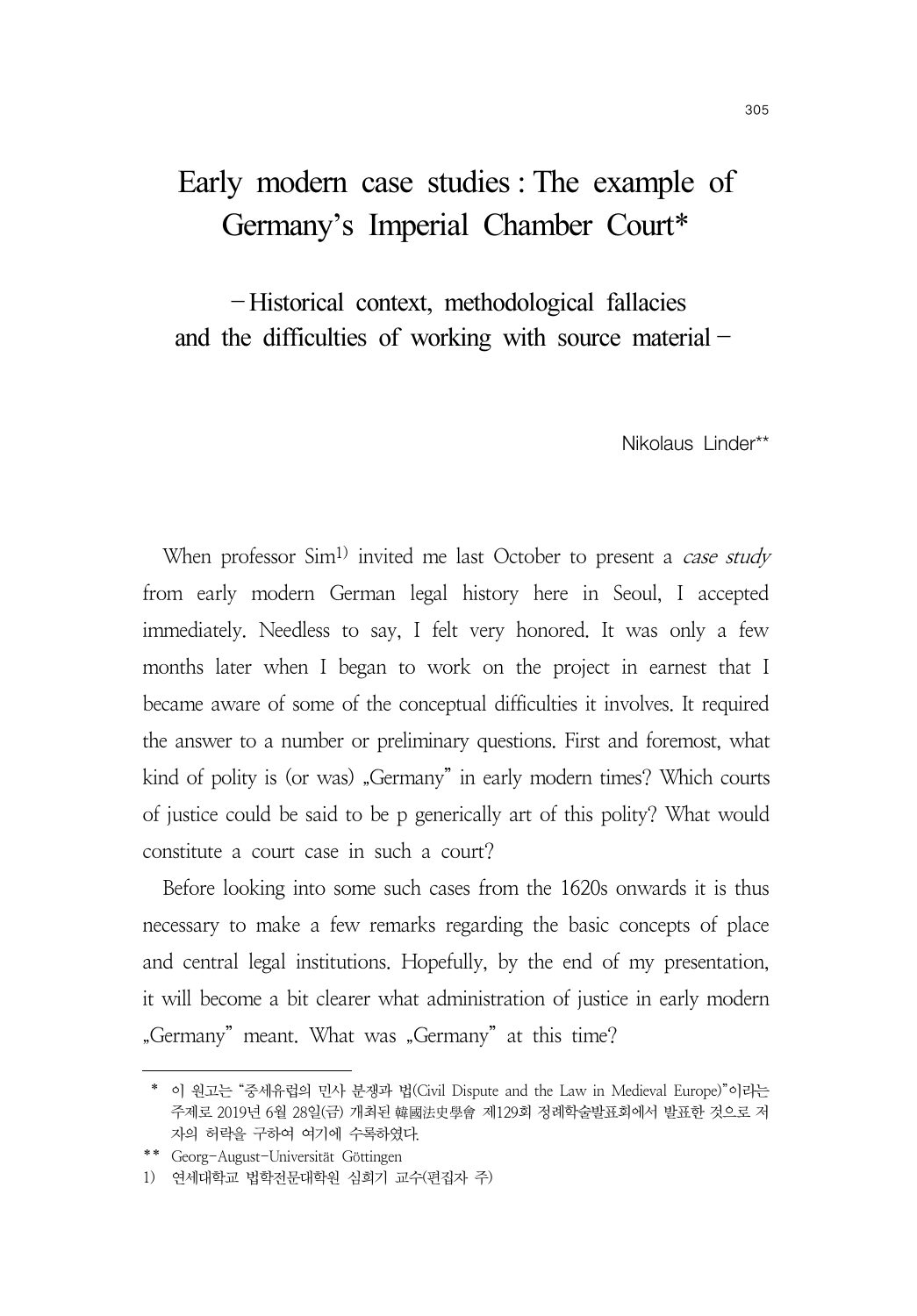Let me start with a bold statement: There was no such thing as "Germany" during the early modern period, at least not in the sense of a "state" in any modern or pre-modern sense. What existed instead was a complex, polycentric, multi-ethnic and, from the sixteenth century onwards, increasingly fragmented religious-political space which, even to contemporaries, seemed so complicated that it could neither be analyzed nor even described in other than strangely metaphorical terms. Its symbol was a two-headed eagle, hinting its double nature as a transcendental idea and a real polity, reaching from what today is eastern France to the Baltic and from the shores of the North Sea almost to the gates of Rome. Since the late Middle Ages it had been called "Heiliges Römisches Reich", Holy Roman Empire(HRE); from the late fifteenth century onwards the words of Germanic nation ("deutscher Nation") had been added in order to signify the preponderance of its German-speaking members and the disproportionate role they played in its institutions. This polity ceased to exist in 1806. Today, in order not to be confounded with the ,new' German empire created by Otto von Bismarck later in the nineteenth century, it is often called the Alte Reich; for the present purpose I call it simply the Reich.

Whilst it seems not necessary, for the moment, to fully explore the Reich's "pre-modern strangeness", $2$ ) as it has been called by professor Stollberg-Rilinger, it is perhaps useful to note a few peculiarities relevant to our topic :

The Reich was nominally led by the Emperor. Unlike the rulers of

<sup>2)</sup> Stollberg-Rilinger, Das HRRDN, S. 9. Zum folgenden vgl. ebd. S. 116 ff.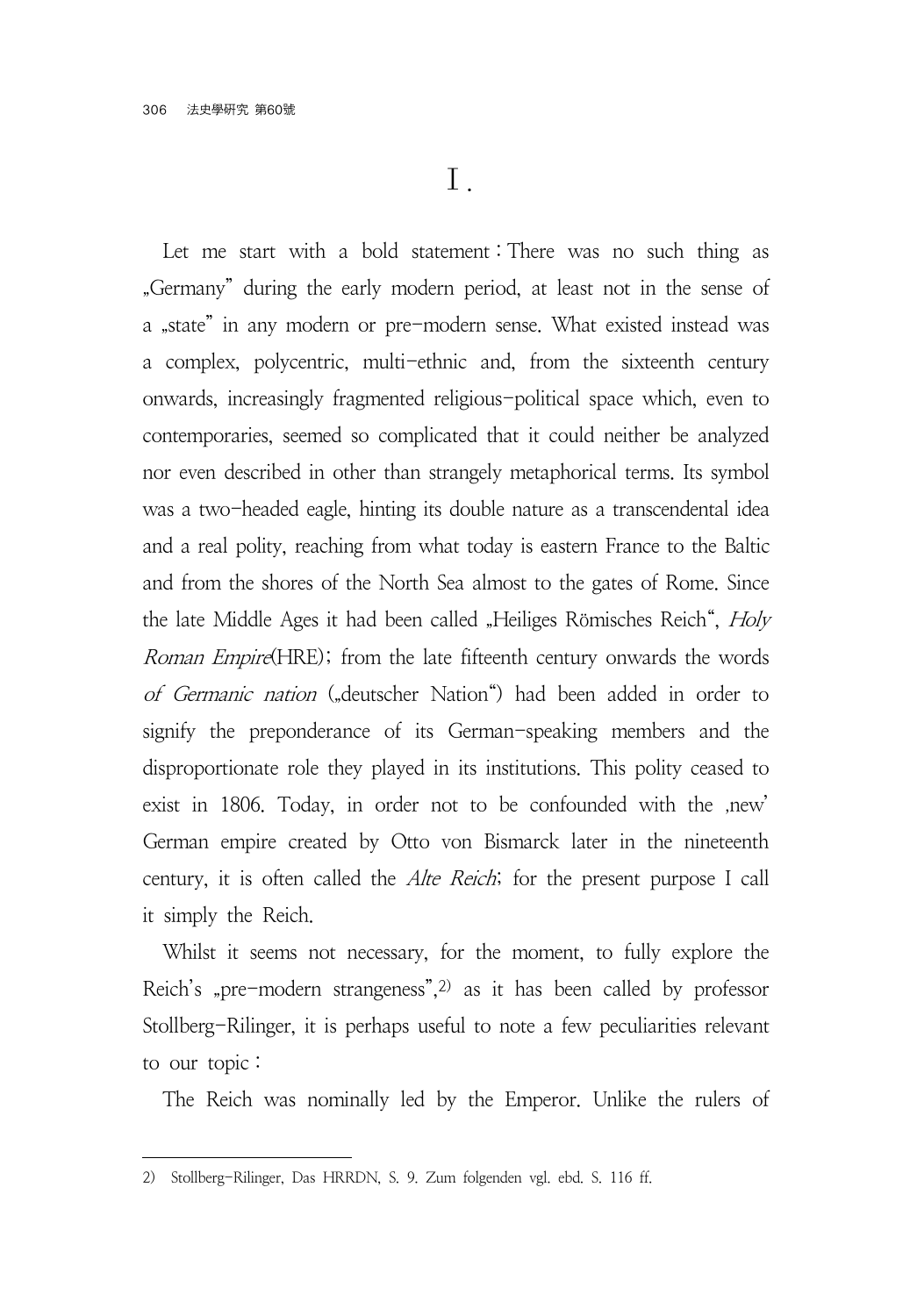France, England and other kingdoms in medieval and early modern Europe, the Emperor was an elective monarch who was chosen by a small group of princes of the realm. From the fourteenth century onwards, this group constituted itself as the Kurfürstenkolleg, the College of Electors whose seven members-three archbishops and four temporal princes-, together with the Emperor, embodied the Reich.

From the Emperor and the Electors at the top to the other imperial princes and further downwards to cities and knights, the Reich was ordered hierarchically in the so-called Reichsstände, estates of the realm, corporations whose members enjoyed the same privileges and freedoms within the Reich. Whilst exercising direct sovereign rights over the subjects living within their domains they were equally, to varying degrees, entitled to take part in the accumulation and administration of power within the Reich. The Emperor's rule, therefore, was never a direct one. Direct rule belonged to the members of the Reichsstände with their own stakes in the power economy of the Reich. There were no executive organs independent of the Reichsstände. Universal imperial citizenship equally granted to all subjects did not exist.

Thus, the Reich may be described as a multi-level association based exclusively on mutual personal allegiance. At every level, intricate networks of oaths linked persons to one another : imperial vassals to the Emperor, estates to their sovereign rulers, councilors to the communities they served, manorial subjects to their landlords, etc. In the absence of a written constitution, these interpersonal bonds were periodically made 'visible' through symbolic stagings, demonstrative public rituals such as coronations, enfeoffments, tributes, office appointments, to name but a few.

Basic features of this intricate network of personal power relationships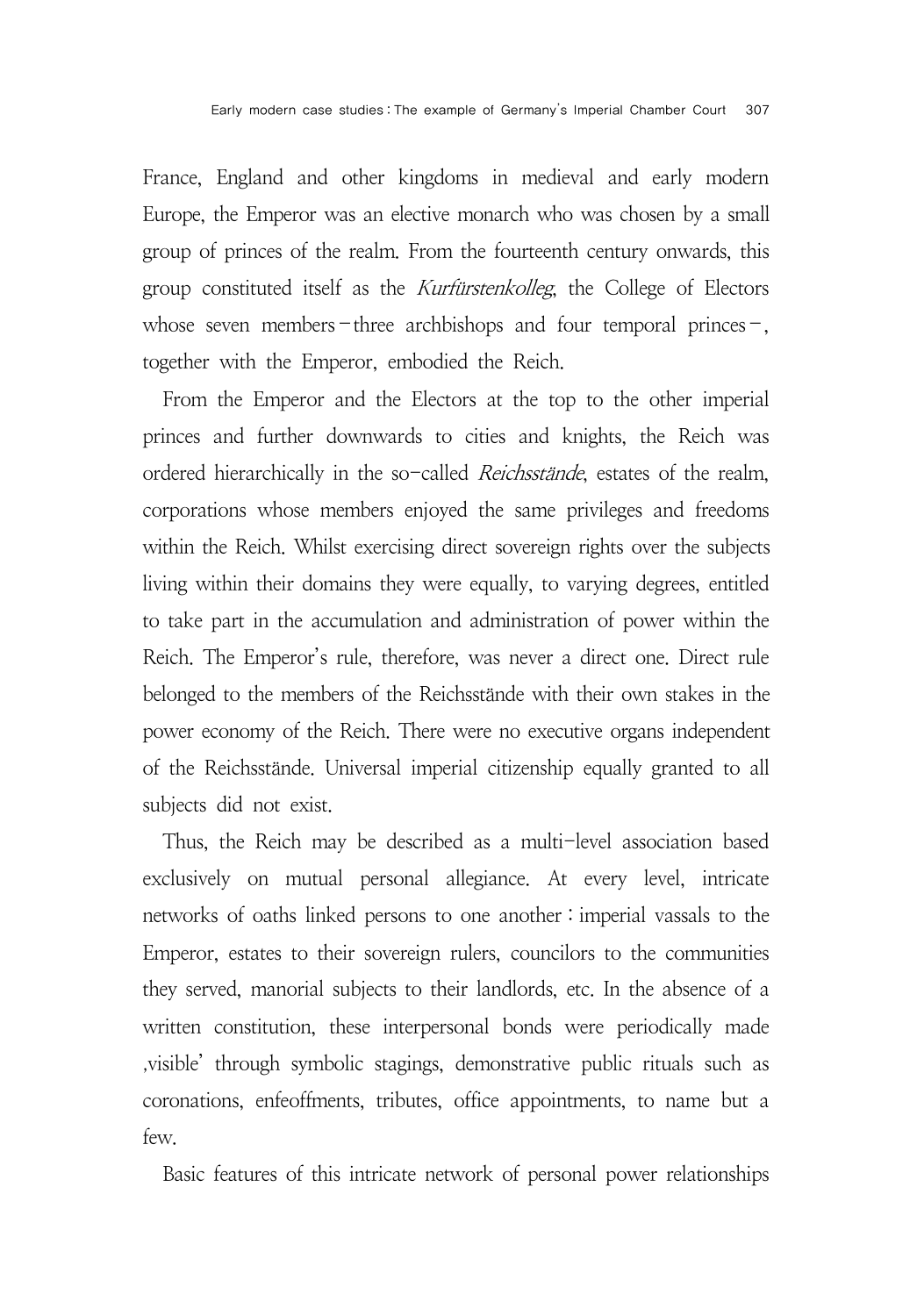were contractual bonds and agreements, namely between the Emperor and the Electors, the so-called Wahlkapitulationen (electoral contracts), but also between members of the *Reichsstände* and rulers and their subjects in general. Situative alliances, interest groups, unions, leagues and confederations were immensely popular.

The ubiquity and structural necessity of negotiating within and across hierarchical ordered networks of power had a number of implications. Particularly noteworthy is the central role of legal discourse and legal arrangements necessitated, at least in part, by the constant brokering and bargaining of contractual positions on the part of the Reichsstände and their subjects. Being a member of the Reich, first and foremost, meant enjoying the protection of the Landfrieden, a universal ban of armed conflict resolution guaranteed and periodically renewed by the Emperor; second, to be able to seek justice before imperial courts; and third, to contribute, directly or indirectly, to the public duties. For the Reichsstände and their subjects, the main reasons for their membership were the enjoyment of public peace and the rule of law whose embodiment was the Emperor.

What was considered "law" in this framework consisted mainly in a multi-layered, alluvial mass of ancient (and often contradictory) legal precepts, acquired rights, freedoms, and privileges, rules uniformly practiced since times immemorial or agreed upon by powerful players within the networks, many of which dated back hundreds of years.

For most of the Early Modern period, the strong dissemination of power made the centre seem excessively weak, especially when compared to the Reich's Western neighbors, France and England. Against the will of the Reichsstände, the Emperor found it difficult to enforce even basic decisions; in other words, imperial legislation, in the proper sense of the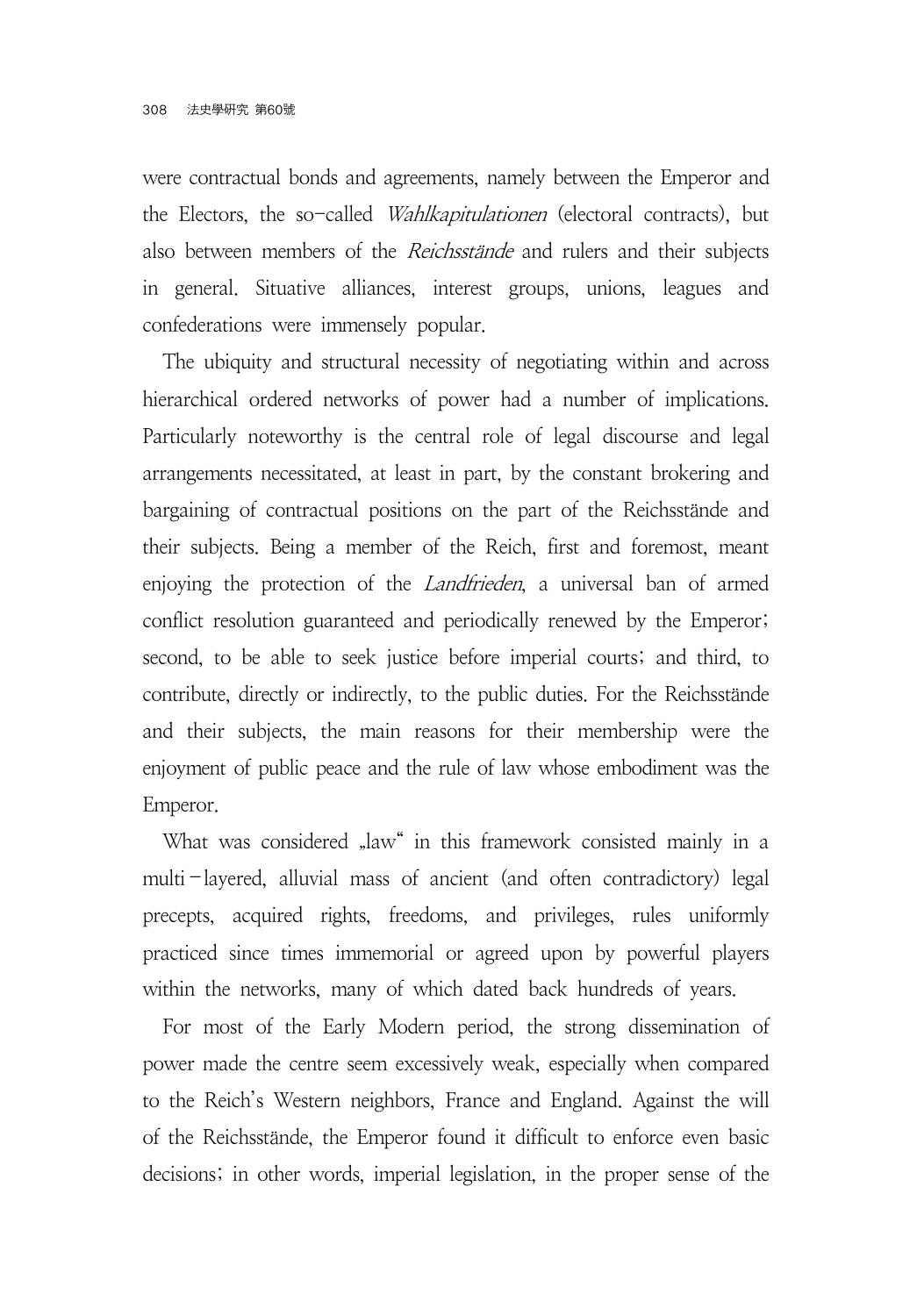word, did not exist. Instead, with the resistance of vested interests causing a high degree of collective pressure, consensus-building and compromises were essential prerequisites in every political transaction. When no consensus could be found, conflicts often used to remain unresolved for decades. This became especially evident throughout the Reformation period and in the run-up to the Thirty Years' War, the period I will turn to below.

Consensus building within the Reich was promoted to a considerable extent by handing out material benefits, mostly land ownership granted to powerful players. Over time this resulted in intense territorial fragmentation which weakened the centre further and thus reinforced the need for integration. By the late middle ages, the Reich had reached a degree of complexity which threatened its political unity and tended to limit the scope for governing action even further.

The idea of reform, to turn the Reich into a state, and had been discussed for decades during the fifteenth century. At its end a process of "institutional concentration and solidification<sup>"3)</sup> was set into motion; between 1495 and 1521, the Reich's organizational chart was completely re-written. With the "Ewige Landfriede", promulgated in 1495, organized armed conflict by individual actors within the Reich was outlawed forever. The congregation of the Reichsstände was re-made into a formal corporation, the *Reichstag* (Imperial Diet) whose decisions, the "Abschiede" were now recorded and promulgated as imperial laws. The territories of the Reich were integrated into administrative sections, the Reichskreise whose primary purposes were the organization of a common defense and the collection of the *Gemeine Pfennig*, a newly introduced imperial tax.

<sup>3) &</sup>quot;Institutionelle Verdichtung", "Verfestigung" cf. Stollberg-Rilinger, op cit. pp. 36, 40.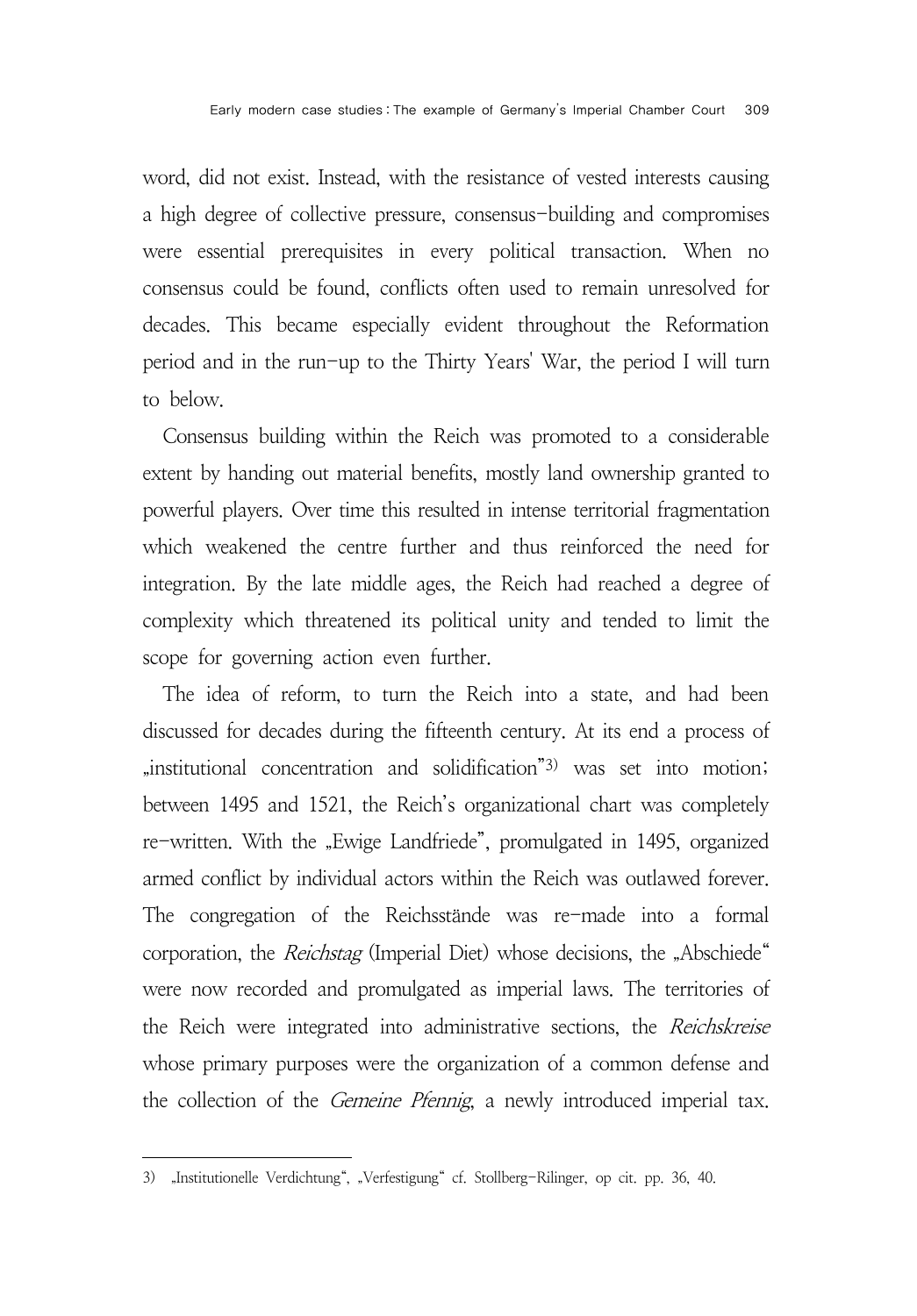Also in 1495 the *Reichskammergericht* (Imperial Chamber Court) was established, a new supreme court for the Reich based in Frankfurt whose staff was nominated in equal parts by the Reichsstände and the Emperor.

## Ⅱ.

The Ewige Landfriede had brought eternal peace to the Reich, and the Reichskammergericht hat been established to help maintain it. Together, they constituted the most important and lasting institutional changes brought about by the reforms. Nominally replacing the Emperor's ancient Hofgericht (royal court), the Reichskammergericht was, in fact, a complete novelty which strengthened the Reichsstände's position vis-à-vis the monarch. The latter, jealous of his role as the Reichs's supreme guardian of justice and suspicious of the Reichskammergericht's presumed partiality, established a competing court under his control only a few years later. From 1498, the Vienna-based Reichshofrat (Aulic Council) acted alongside the Reichskammergericht as the Reich's highest judicial authorities with competing spheres of competence. In a rare opportunity of early modern forum shopping, parties could, apart from a few exceptions, choose which supreme judicial authority to turn to.

The Reichskammergericht's first years were marked by continuous changes of location, from Frankfurt to Worms, Nuremberg, Ratisbon, Augsburg, Esslingen finally to the imperial city of Speyer where it remained until 1688. Exiled by French troops, it then moved to Wetzlar where it remained until the Reich's demise in 1806. The court's early years were equally characterized by the development of organizational rules and routines, from the selection of judicial personnel from the Reichskreise to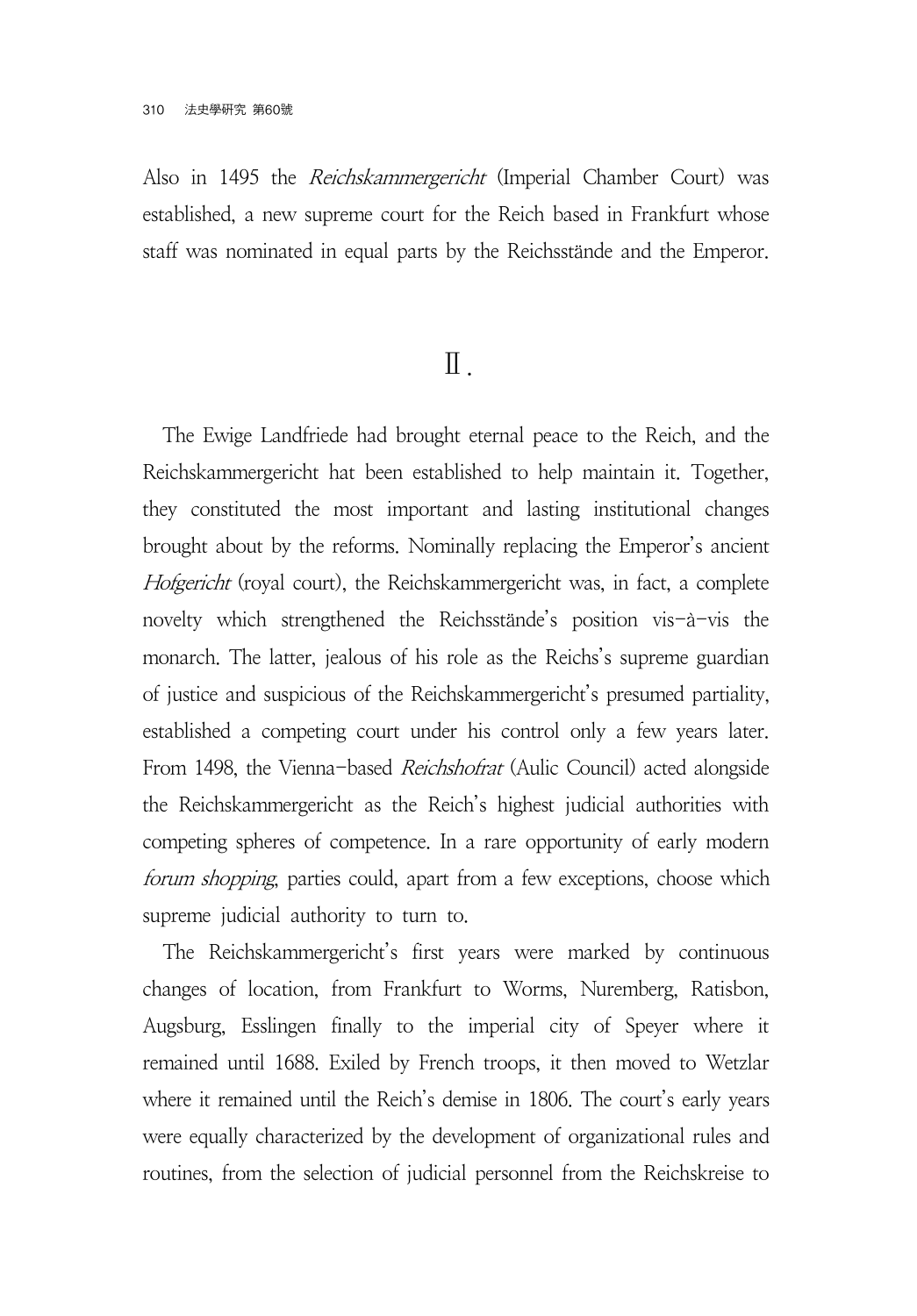the procedural rules most suitable for its proceedings, the majority of whom, during this time, were appeals against high court rulings, the (in Latin) so-called appellatio and complaints for breach of the Landfriede. At times of war during the first half of the sixteenth century Protestant Reichsstände sometimes refused to submit to the Reichskammergericht's authority in matters of religious jurisdiction. After the end of hostilities in 1555, case numbers increased. With first instance proceedings now becoming the norm, proceedings reached an all-time high. At the end of the century, with religious tension once again on the rise, the number of complaints dwindled.

The judges at the Reichskammergericht were called assessors. Initially, their number had been set at 16, equally split into knightly noblemen and graduated lawyers. In 1570, the number was increased to 38, in 1648 to 50. The assessors sat in groups, the so-called senates, each led by a president. The court was presided and represented to the outside world by the Kammerrichter (Chamber Judge), a nobleman appointed by the Emperor, who, together with the presidents, also supervised and organized the court's work without taking part in the process of adjudication. Due to financial constraints, regular positions often remained vacant whilst extraordinary assessors were hired to help. From 1570 all candidates had to pass a special examination in order to prove their legal knowledge. With a law degree as a de facto prerequisite, learned jurists became the norm at the expense of the nobility.

Positions at the Reichskammergericht were filled according to a complicated system. Emperors and Electors had the right to propose candidates for certain posts; the majority of assessors, however, was proposed by the Reichskreise, incorporations of the Reichsstände. At the beginning of the court's history, assessorships at the Reichskammergericht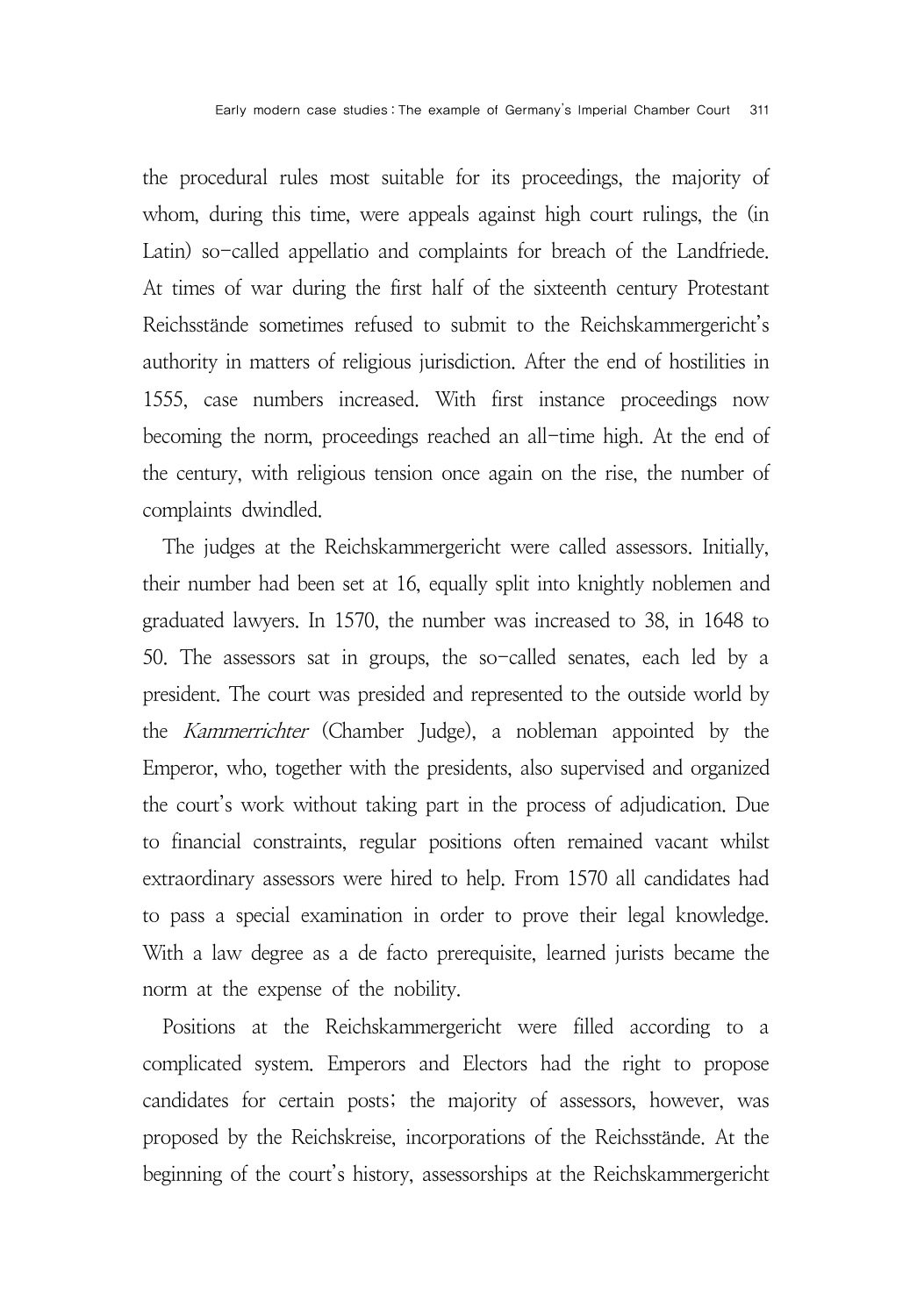were considered intermediate career stations; later on these positions strongly gained in reputation; being named an assessor became a coveted highlight of a demanding legal career.

As indicated above, the Reichskammergericht's original competence concerned appeals against judgments of territorial and imperial high courts in civil matters. Furthermore the Reichskammergericht, as a supervising authority, ruled on actions for denial or delay and on nullity appeals for gross violations of the law committed by territorial or municipal courts. In the role of a court of first instance, finally, the Reichskammergericht decided on complaints for breach of the Reichslandfriede and legal disputes involving immediate members of the Reich and their subjects.

By bringing *Untertanenprozesse* to legal resolution, often through settlement, the court effectively established legal standards for mastersubject relationships and thus limited territorial sovereignty. In the middle of the sixteenth century, the Imperial Court of Appeals won with the mandate "a first-instance exception for critically accentuated conflict situations-regardless of whether the triggering litigation before the court belonged" (Hinz). This accelerated procedure protected the land peace, broke the path of legal thought and served the imperial supervision.

Parties had to be represented by barristers, the so-called *Prokuratoren* specially admitted to the court. Licensed Advokaten wrote the pleadings and gave legal advice but were not allowed to plead themselves. The court's staff also included numerous interns. Emperor and Reich were represented by the *Reichsfiskal*, a special kind of prosecutor. The Chancellery of the Reichskammergericht with its own body of summoners, the so-called Kammerboten, was presided by the Elector of Mainz in his role as Arch Chancellor of the Reich.

The body of procedural rules applied before the Reichskammergericht,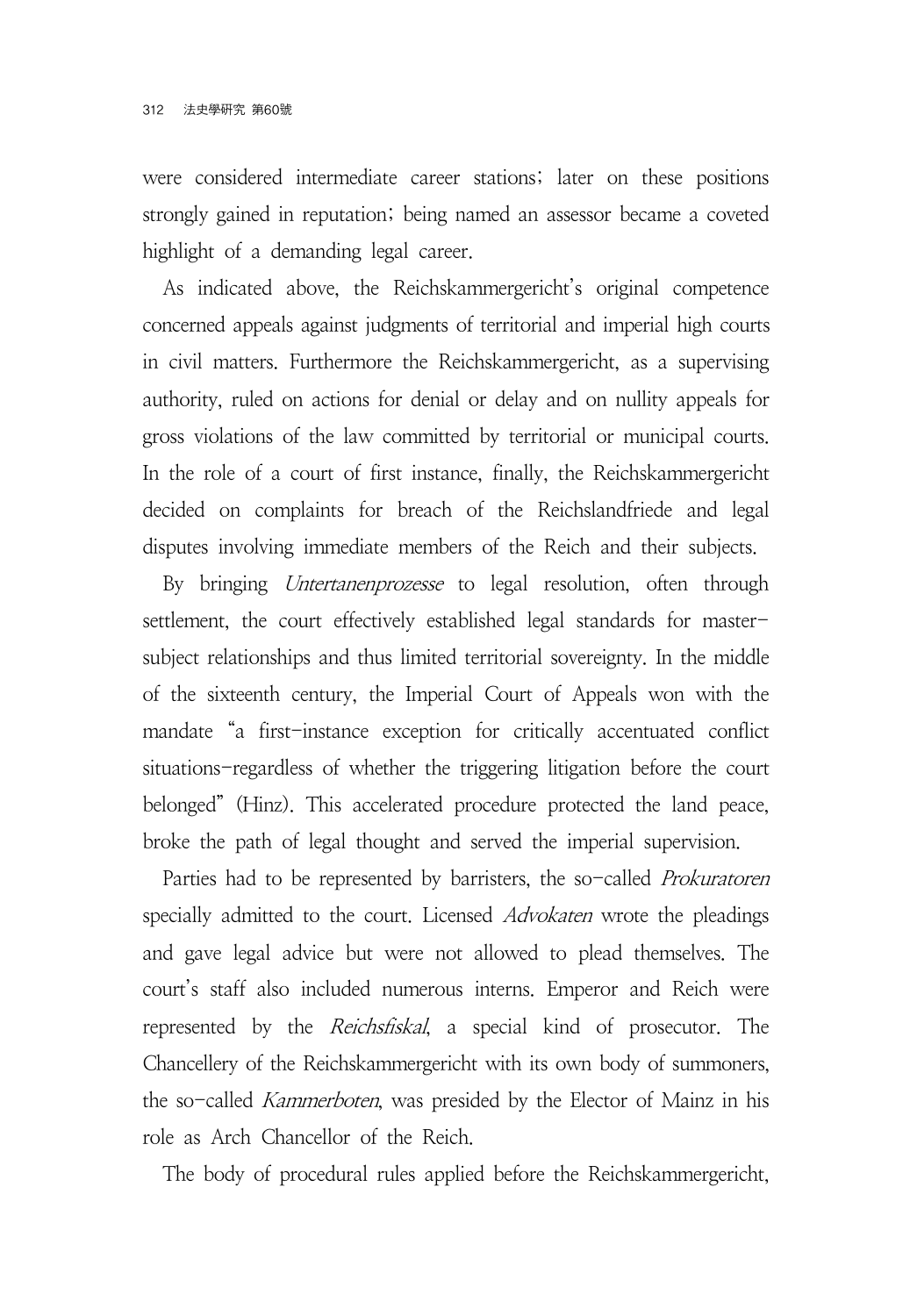the Kameralprozess, followed patterns of jurisprudence developed in 13th century Italy from Roman and Canonical law. Many of its concepts may be found in civil procedure laws even today. Contrary to Italian models, however, the Kameralprozess conserved the traditional separating of judges and jurors according to medieval German law with the assessors in the role of jurors and the Chamber Judge as game master. Its most important source is the *Reichskammergerichtsordnung* (RKGO) of 1555 which stayed in force until the demise of the Reich in 1806.

The Kameralprozess prescribed a purely written form of procedure with quite considerable powers accorded to the parties. Plaintiff and defendant were largely able to delimit the subject matter of the proceedings (Dispositionsmaxime) and had to present the facts to be decided before the court (Verhandlungsmaxime). There were both ordinary and extraordinary forms of procedures. For interim relief and as a remedy for acute conflict situations, the Kameralprozess offered interim injunctions without the other party being heard by way of the so-called *Mandatsprozess*. This accelerated procedure mainly served the protection of the Landfriede but was also available in other matters.

Ordinary procedures, on the other hand, were cumbersome. They began with formal declarations by the parties in a public audience, setting the legal dispute in motion (litis contestatio). This was followed by counsels submitting their briefs to the court according to a strict order. Factual statements had to be presented in a highly formalized manner. In order to limit the number of claims where proof was needed, parties were obliged to split their factual statements into individual articles. Each article had to be presented individually to the opponent whose statements had to be answered in equal detail. As all this happened in written form, procedures became exceedingly tedious. The court's strict insistence on the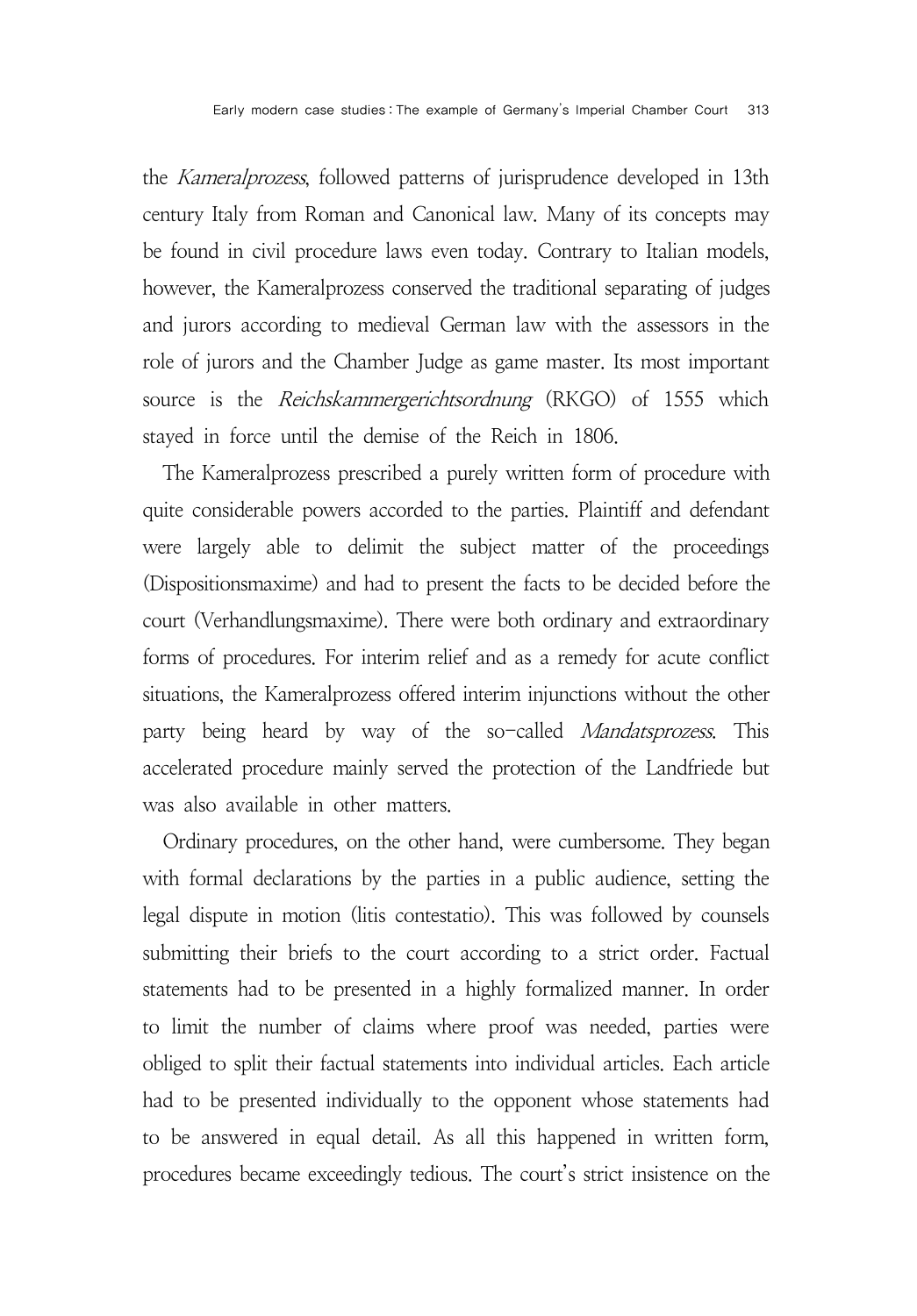indirect nature of its proceedings was equally painstaking. Judges never came into direct contact with witnesses but restricted themselves to written depositions recorded and presented to them by commissioners.

Despite multiple attempts at reform over four centuries, the Kameralprozess still retained most of its cumbersome nature and sluggishness. Before and after 1806, generations of German lawyers and legal historians regarded it as a warning example of the maladministration of justice. At the same time (and ironically), the Kameralprozess served as a model for procedural reforms in many territories throughout Germany. Much like the Reichskammergericht in general, scholars have come to view this particular procedure in a much more favorable light during recent years. Organizational deficiencies and procedural lengthiness, goes the reasoning, provided ample opportunity for out-of-court settlements and, by paving the way for consensual conflict resolution, served the pacification of early modern society. The immense wealth of material left behind by the court-80.000 case files deposited in 39 archives throughout Germany, France, Belgium, the Netherlands and Austria-constitutes a trove of source material for all kinds of historians. In the next chapter I will turn to the scholarly expectations with regard to this material on the part of legal historians, a few associated caveats and, last but not least, some of the case examples announced in the title.

## Ⅲ.

For historians, working with Reichskammergericht files poses a number of problems. First, as already mentioned, there is the sheer vastness of archival material and its dispersion across multiple countries. To a large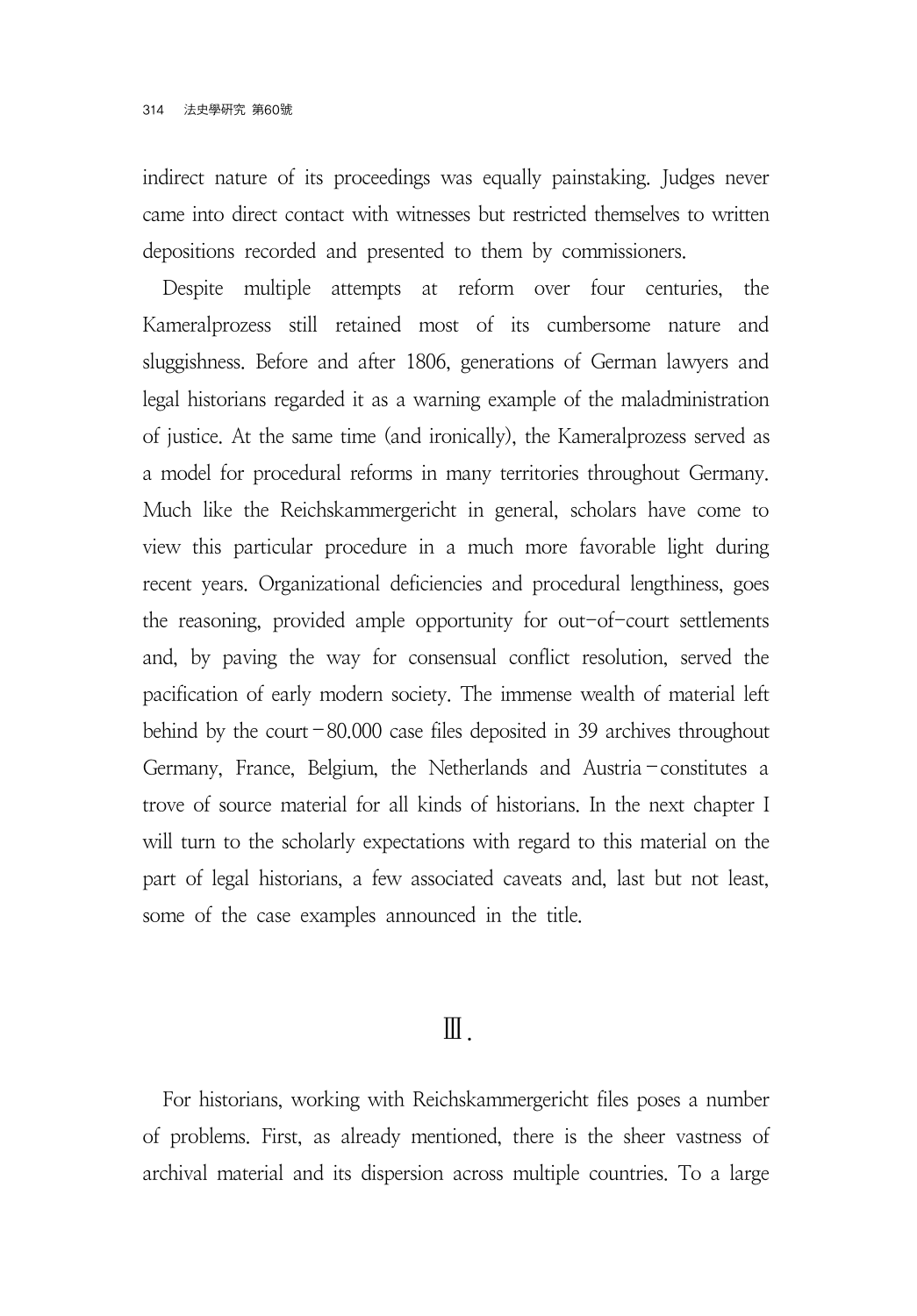extent, these holdings have been indexed in recent years thanks to a major initiative financed by the Deutsche Forschungsgemeinschaft. To date, there are 32 multi-volume inventories with uniform finding aids for tens of thousands of cases. Digitalization, unfortunately, has not progressed very far. The single database currently in existence, to my knowledge, lists 38.000 cases and is maintained by professor Amend-Traut of the University of Würzburg. Its format seems to be quite outdated and crucial information such as case histories or keywords is missing from the entries. Thus, in my research for this presentation I was continually thrown back to the official finding aids.

For legal historians, there are additional, specific issues touching on methodology. With most of the cases neither a final judgment or a preliminary ruling can be found. It seems that many of the court's proceedings were not resolved by final judgment; also, many records of judgments have been lost. Because judgments were recorded separately from the minute books, judges' names often remain elusive. Albeit recent research suggests that many parties only resorted to bring action to the Reichskammergericht in order to increase public pressure and were not really interested in enforceable judgments, the massive loss in archival data still makes it difficult to make general statements.

Another even more far-reaching difficulty for legal historians is the fact that grounds for the judgment are but rarely given. As a rule, the Reichskammergericht made available only the operative parts of its judgments. Whilst assessors were obliged to base their decisions on certain reasons, they were strictly forbidden to make these available to the parties. In many cases, therefore, the opinion of the court may be divined from semi-official communications of the assessors amongst themselves which are, obviously, not generally available. The practice of non-disclosure was,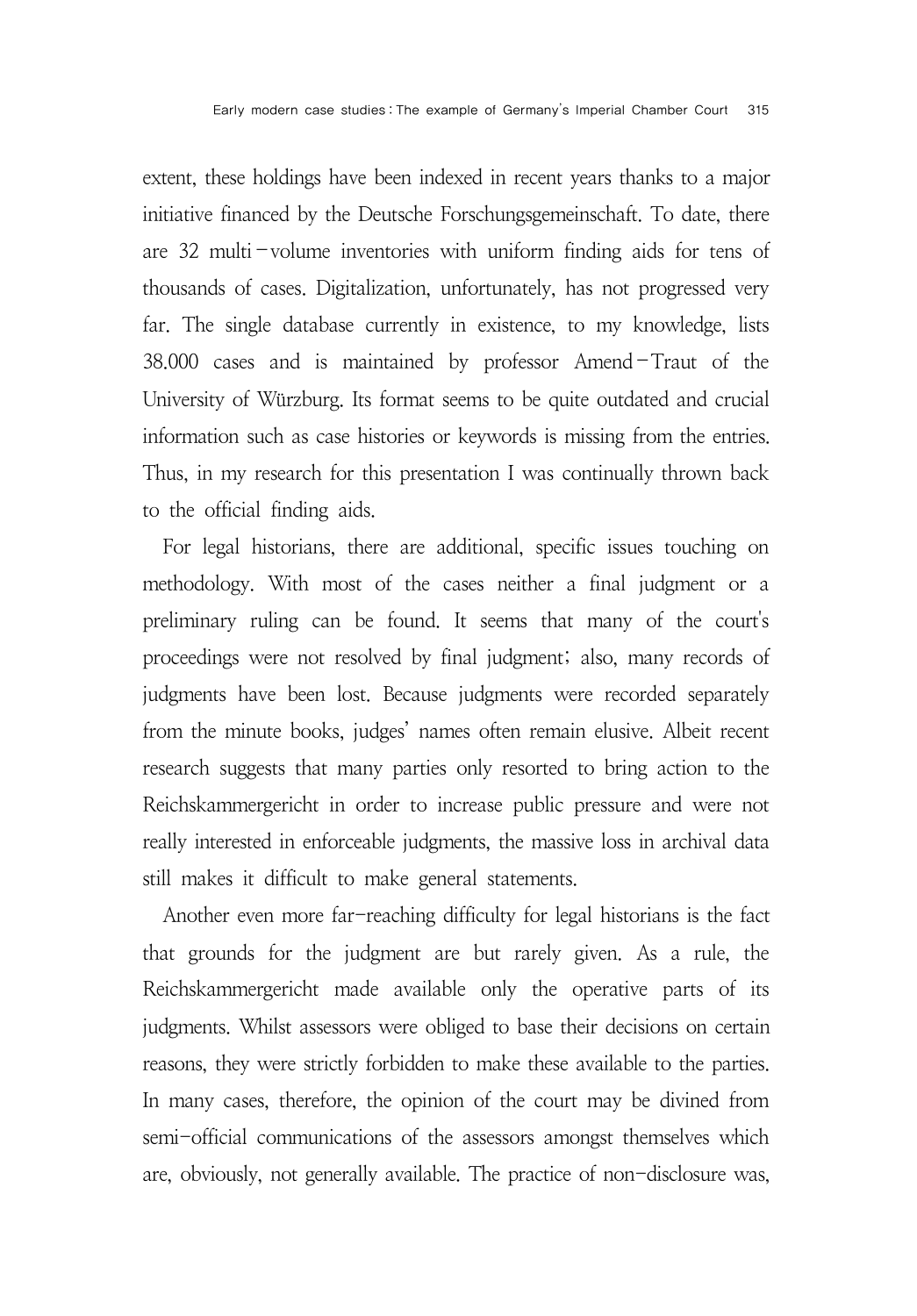of course, not limited to the Reichskammergericht but also commonplace in lower courts and widely accepted by legal scholars throughout the Reich and beyond.

Reichskammergericht files, however, contain much more. Assessors only spent a small part of their work on final judgments. Equally important were preliminary consultations, opinions or interim decisions, all requiring as much file study and legal ingenuity as the judgments themselves. Interim decisions and injunctions thus provide substantive information on court trials. Our view, therefore, should not be limited to narrow processes of legal decision-making; instead we should analyze the judicial activity of the Reichskammergericht as a whole.

From these observations results a third point. It concerns the meaningful selection of cases for a presentation like the present one : what do legal historians want to learn from studying past legal disputes? Especially if, for the most part, neither final decisions nor opinions are given? What criteria should be applied for the selection of cases and case material? During the past twenty years, a number of highly interesting monographs have been looking for answers to these questions : In 1997, Peter Oestmann published his extensive study on witch trials before the Reichskammergericht.4) Two years later, Ralf-Peter Fuchs's study on libel actions appeared.5) In 2008, Philipp Nordloh published a study on Cologne guilds' trials before the Reichskammergericht $6$ ); in the following year, Anja Amend-Traut brought out her book on summary bill enforcement proceedings before the same court.<sup>7)</sup> In 2015, "Frankfurter

<sup>4)</sup> Hexenprozesse am Reichskammergericht / von Peter Oestmann, Köln u.a. : Böhlau, 1997

<sup>5)</sup> Um die Ehre : westfälische Beleidigungsprozesse vor dem Reichskammergericht 1525-1805 / Ralf-Peter Fuchs.-Paderborn : Schöningh, 1999

<sup>6)</sup> Kölner Zunftprozesse vor dem Reichskammergericht / Nordloh, Philipp.-Frankfurt am Main : Lang, 2008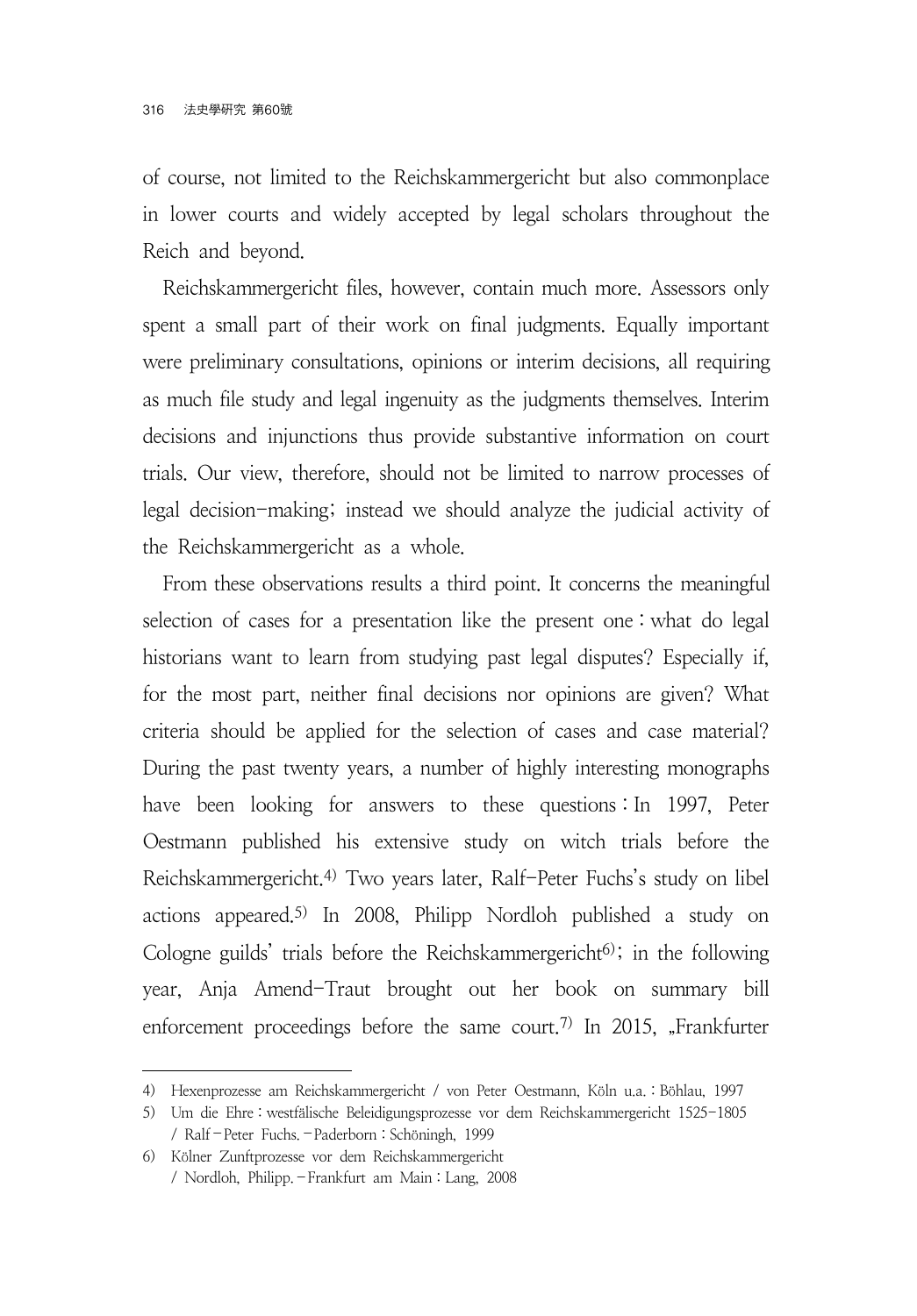Testamentsstreitigkeiten am Reichskammergericht" appeared, a study on the judicial history of inheritance law8); and most recently, Christian O. Schmitt presented "Säuberlich banquerott gemachet", a history of bankruptcy proceedings conducted by the Reichskammergericht which appeared in 2016.9) The chief criterion for selection, in each of these studies, seems to have been a relatively narrow field of law which then was explored on the basis of case material mainly from Frankfurt and north-western Germany. Thus, the number of cases to be investigated could be sufficiently narrowed down.

For the present purpose, let me follow a slightly different path. I would like to give a brief survey a group of cases not from a singular legal field but from a singular historical event, an external shock to the judicial system, if you want. Let us see, what the Reichskammergericht made of it.

## Ⅳ.

The cases in question, with some notable exceptions, date from a relatively short period around and after 1620. The historical singularity they can be traced back to was an equally short episode at the beginning of the Thirty Year's War named the Kipper-und Wipperzeit (literally :

<sup>7)</sup> Wechselverbindlichkeiten vor dem Reichskammergericht : praktiziertes Zivilrecht in der Frühen Neuzeit

<sup>/</sup> Anja Amend-Traut.-Köln u.a. : Böhlau, 2009

<sup>8)</sup> Frankfurter Testamentsstreitigkeiten am Reichskammergericht : eine Untersuchung anhand der Gerichtsakten der höchstrichterlichen Spruchpraxis (1495-1806) / Juliane Freifrau von Rotenhan. - 2015

<sup>9)</sup> Säuberlich banquerott gemachet : Konkursverfahren aus Frankfurt am Main vor dem Reichskammergericht, Köln : Böhlau Verlag, 2016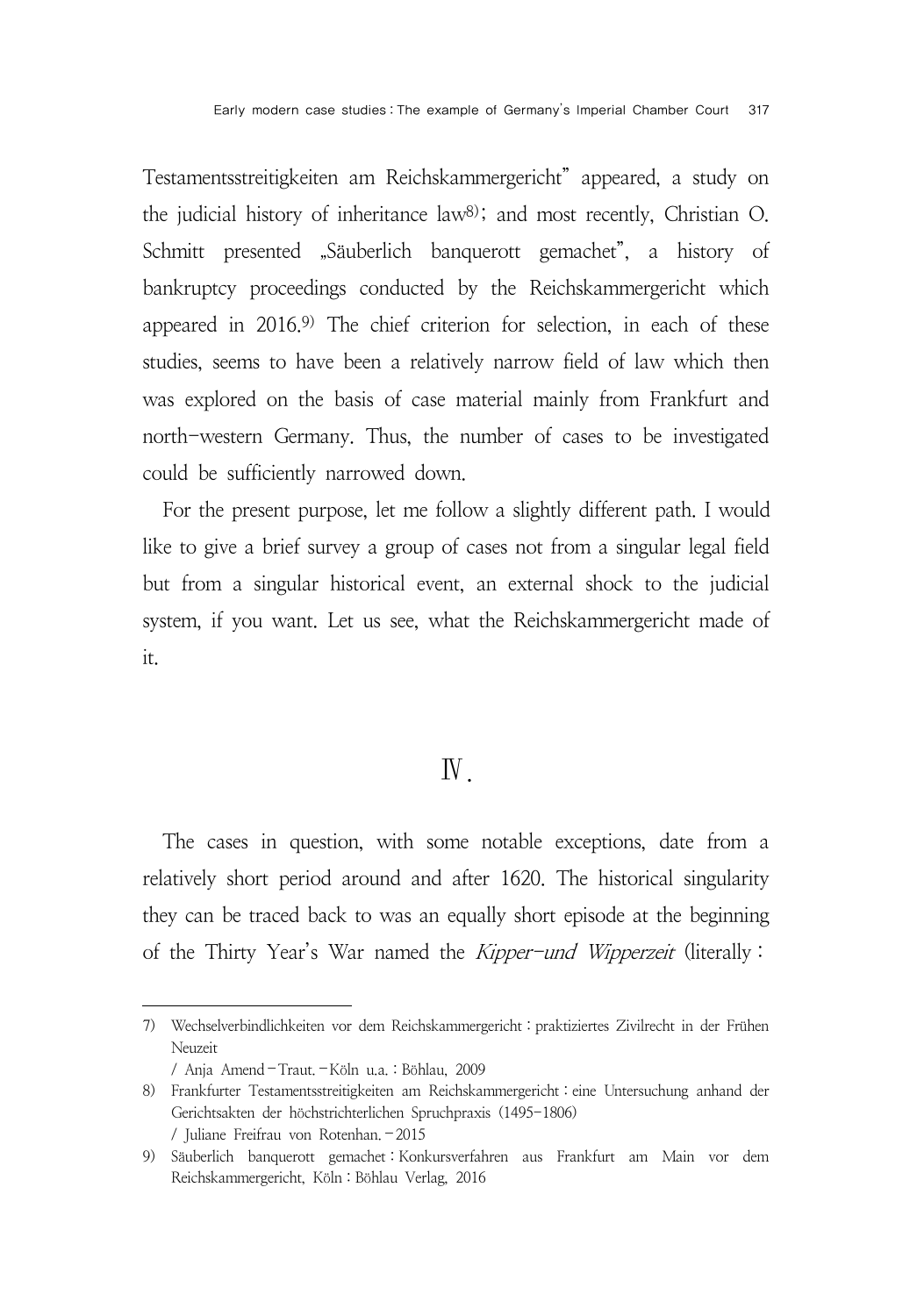"clipper and see-saw period"). To this day, *Kipper und Wipper* is used for speculators and other profiteers from wide currency fluctuations.

Originally, the term Kipper-und Wipperzeit was used for a disastrous period of inflation caused by structural disparities in the money system. It lasted roughly from 1619 to 1623 and was triggered by bold acts of coin debasement at the beginning of the Thirty Years War when the Reichsstände exploited a loophole in the Reich's monetary legislation. According to the Reichsabschied of 1559, the Reichsstände could issue their own coins which were smaller and contained less silver than the coins produced by the imperial mints. Small coins were minted as imitations of common coins of the Reich with a silver content below the nominal value. The counterfeiters placed them on the market in as large quantities as possible in far away areas of the Reich. In order to get hold of the precious metal, heavy coins had to be identified and taken out of circulation for  $re$ -minting. This was done by using steelyard scales with horizontal beams of unequal lengths, hence the term "wippen" (seesawing). "Kippen", on the other hand, meant the clipping of heavy coins in order to harvest precious metal, mostly silver which could be turned into new coins. Soon, however, the Reichsstände saw the debased money return to them in the form of taxes and duties. When they realized that their initial gains were merely fictitious, they tried to turn back the clock by establishing a fixed exchange rate of 90 krutzers to the Reichstaler, condemning recent mintings and retracting much of the old money. Whilst cashless payments became more popular, new exchange and deposit banks were founded throughout the Reich, namely Hamburg in 1619 and Nuremberg in 1621.

As is well known from more recent monetary crises, hyperinflation is also a strong catalyst for litigation. Thus, after a certain time, claims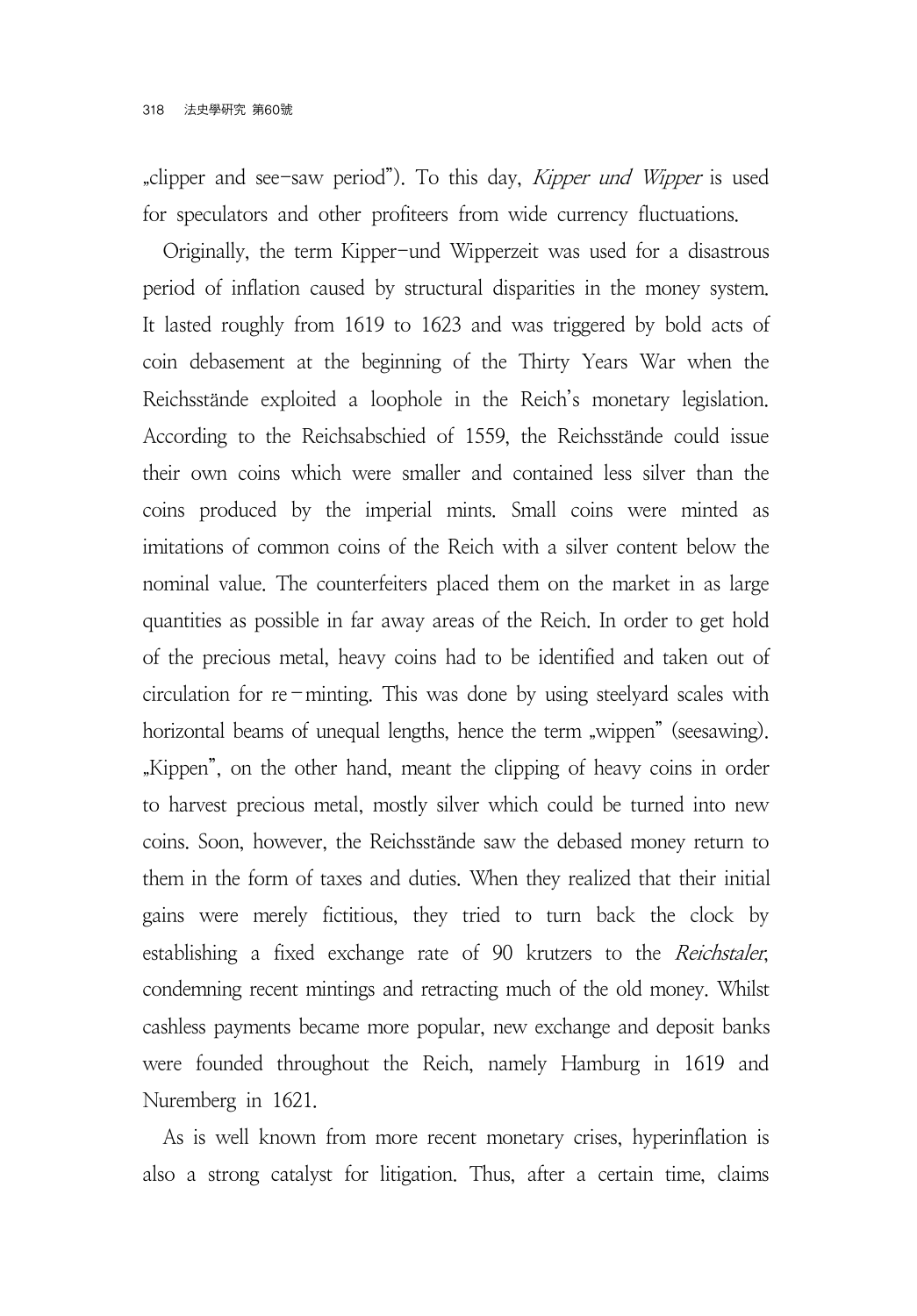began to be presented and actions filed with the Reichskammergericht. Research literature on the subject, focussed on Frankfurt and northwestern Germany, lists only a few cases connected with the Kipper and Wipper inflation<sup>10)</sup>. "When searching for interdependencies of economic activity and forensic practice", a scholar writes,

"a much frequented trading place had to be in the foreground of the investigation, imperial cities auch as Frankfurt which were relatively strongly affected by economic imbalance unlike other areas in the Reich such as the Duchy of Bavaria.11)

When looking beyond the electronic database, however, it soon became clear that Bavaria, and especially the Imperial City of Nuremberg, was indeed a hotspot for legal disputes arising from the Kipper and Wipper inflation. A survey of the first nine volumes of the finding aid to the archival holdings in Munich, roughly corresponding to a quarter of case files archived there, gives a temporary result of 32 relevant cases. archival holdings in Munich, roughly corresponding to a que files archived there, gives a temporary result of 32 relevant<br>These cases, typically, revolve around disputed repayment te<br>transaction. In the case Wolfgang Phili

These cases, typically, revolve around disputed repayment terms of credit transaction. In the case Wolfgang Philipp von Brand zu Kürmreuth v.

Mayor and City of Monheim, dating from 1629, parties fought about the repayment of a remaining loan debt. At the end of March 1611, City of Monheim, defendant, received a loan of 1,500 guilders from Wolfgang Philipp von Brand, plaintiff. At the end of April 1622, defendant made a payment of 150 Reichstaler for the principal and of 270 guilders in lowervalue coins for interest. After a sudden depreciation of coin, plaintiff pleaded first with the City of Monheim and then with the sovereign, the

<sup>10)</sup> Amend-Traut, Geld regiert.

<sup>11)</sup> Ibid. p.368.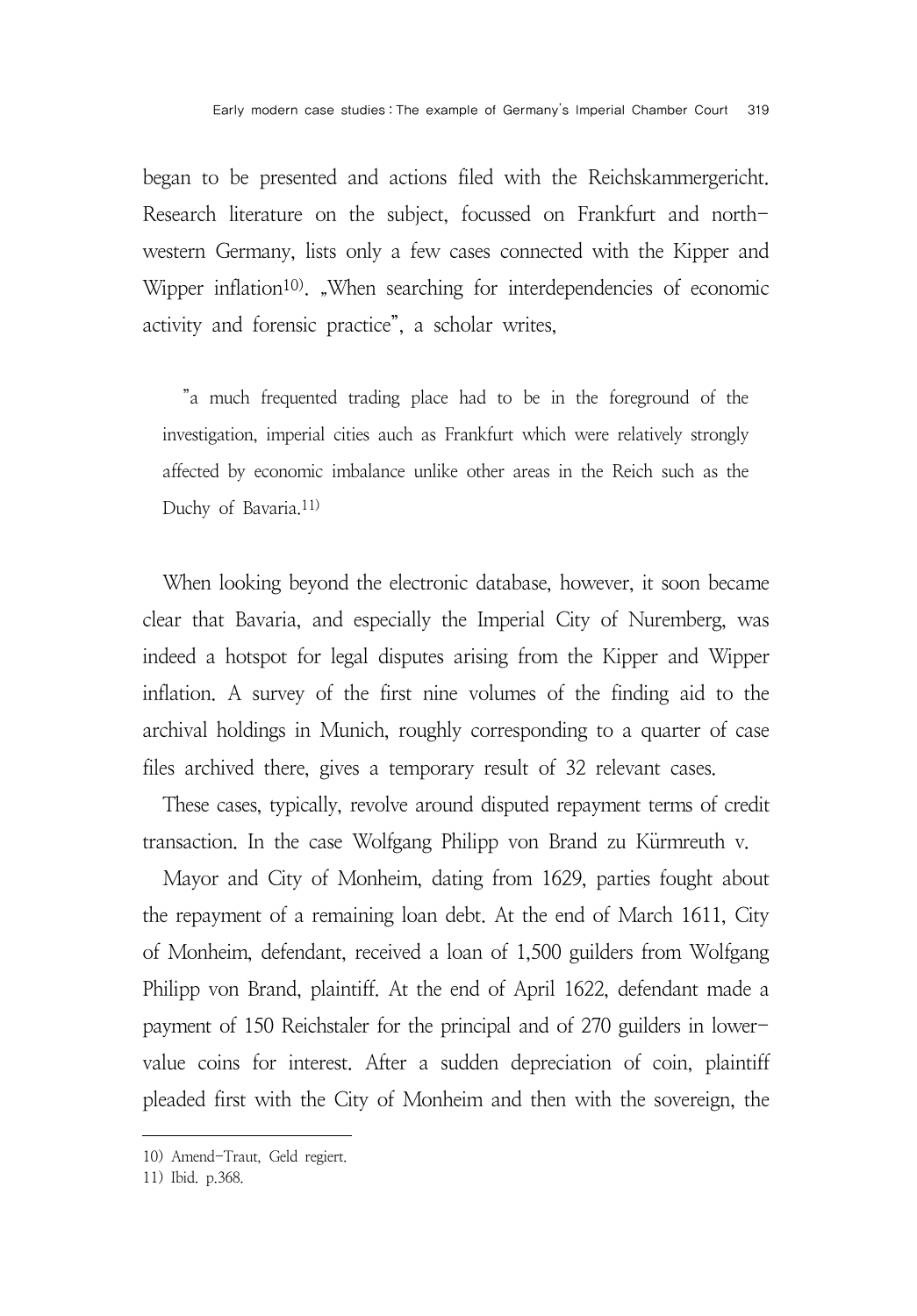Duke Wolfgang Wilhelm von Pfalz-Neuburg for full repayment : Instead of 1882 guilders in principal and interest, he maintained, he had received but 190. After failing twice with his claim he applied before the Reichskammergericht for a mandate to pay the remaining debt, which was subsequently granted. The case was settled before the trial was even formally initiated.12)

Another dispute over debt payment in bad coin, *Cleminius v. Heirs to* Kaspar Burkhard, citizen of Nuremberg was decided in first instance in 1622 and appealed in 1629 : In early November 1617, mayor and council of Nuremberg cancelled a debt of 13,000 guilders and repaid 6500 gold guilders to plaintiff. Subsequently, the latter lent this amount to Kaspar Burckhard, a merchant who died sometimes at the beginning of 1622. When defendants, heirs to the deceased, notified plaintiff of their intent to liquidate the latter's business and pay off all debts, plaintiff, in mid-February 1622, accepted the payment against receipt and handed over the debenture. Shortly thereafter he learned that the mayor and council of Nuremberg had ordered a depreciation of coins at the end of December 1621, a fact which had been concealed from him. The equivalent of the 13325 guilders in principal and interest paid to him by defendants thus amounted to just 1665  $\frac{1}{2}$  Reichstalers. plaintiff thus sued defendants at the beginning of August 1622 at the city court of Nuremberg for full satisfaction. At the end of April 1629, defendants were discharged from this claim. Now, plaintiff appealed to the Reichskammergericht where, on May 27, 1631, defendants were ordered to repay in good coinage. The proceedings lasted until 1647.13)

And yet another dispute over debt payment in inferior coin, this time

<sup>12)</sup> München #1414, Bd. IV, 9.

<sup>13)</sup> RKG München 1962, Bd. VI 115f.